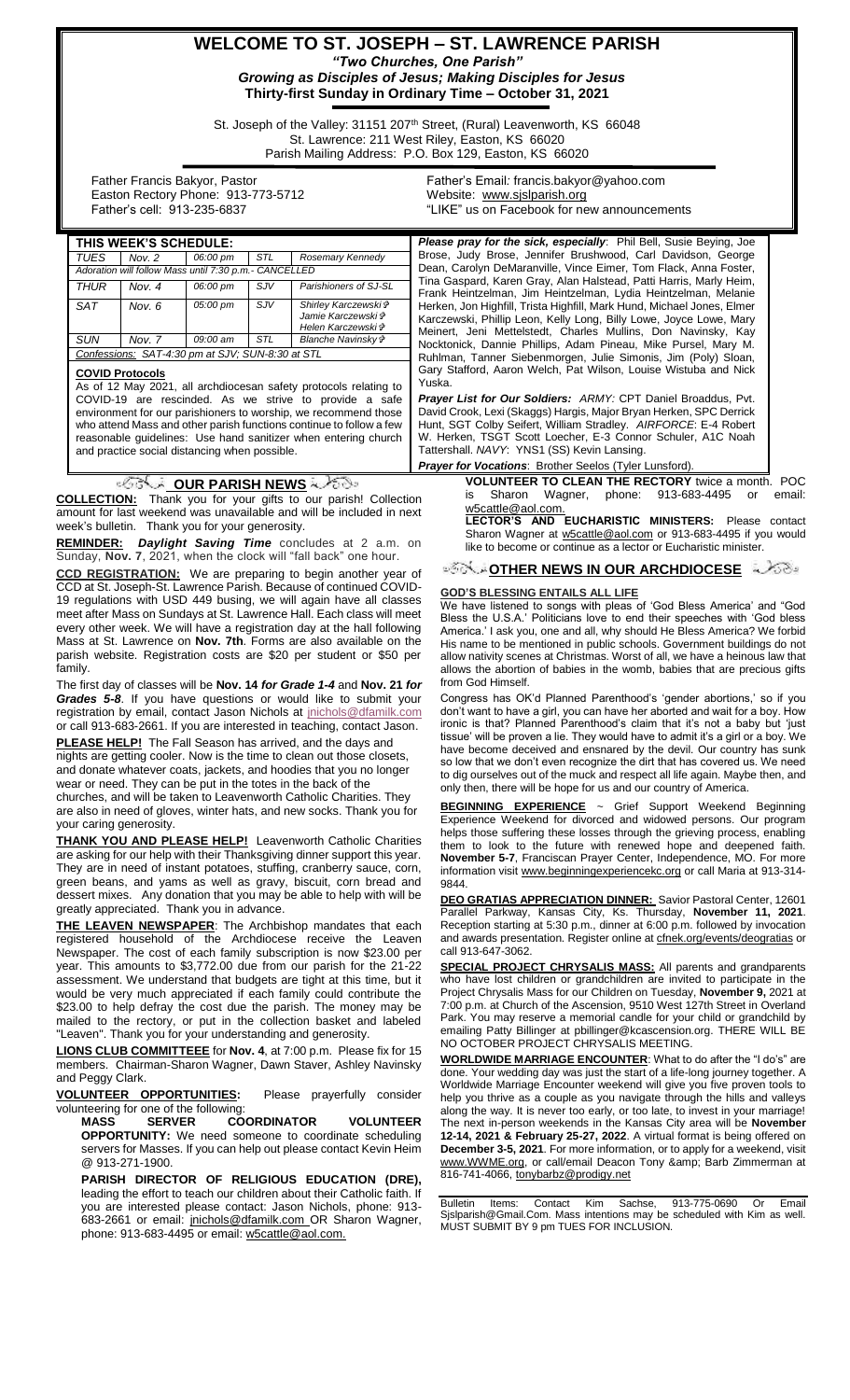#### **PAGE 2 – bulletin (FOR POSTING ON THE CHURCH INTERNET SITE)**

**ENKINDLE CONFIRMATION RETREAT:** Held at Prairie Star Ranch, this complete Confirmation Retreat offers any youth the opportunity to partake in our Enkindle Confirmation Program. We ask all youth participants to have a chaperone present with them during the event, a sack lunch, and a completed Permission Form and Waiver, a link for which will be provided in the post-registration email. Register today at www.archkck.org/ranch or contact the Retreat Team at: psrministry@archkck.org or 785-746-5693 What: Enkindle Confirmation Retreat Where: Prairie Star Ranch, 1124 California Road, Williamsburg KS 66095 When: **December 4th**, 2021 9:00 A.M.-5:00 P.M.

**SAVE THE DATE! KANSAS MASS, MARCH & RALLY FOR LIFE 2022** 

Mark your calendars and plan to join us for IGNITE for LIFE **January 25th** , 2022 in Topeka! IGNITE for LIFE is the Catholic Youth Kick-Off Rally for the Kansas March for Life. It is an inspirational morning of praise & worship music, motivational speakers, and the celebration of the Holy Sacrifice of Mass with the Bishops of Kansas. Following IGNITE, all are invited to join in the Kansas March for Life to the capitol for the Kansans for Life rally. This year, let's get a great turnout to defend the preborn and to show our support for the Value Them Both Amendment! IGNITE is sponsored by the Archdiocese of KCK and is geared toward youth, but all are welcome to attend. For more information and to register, visit archkck.org/IGNITE.

### **MARCH FOR LIFE 2022 YOUTH PILGRIMAGE**

Together We Stand for the Unborn: Abortion is the most significant human rights abuse of our time. Will you take a stand? Join us this year for the March for Life in Washington DC **January 19-23, 2022**. We will depart on January 19, after Mass with Archbishop then join him in Washington DC for the Vigil at the Basilica and the March & Rally at the Mall. Cost is \$415 and includes Hotel and Transportation. Please use this link to sign up your group. More details will follow registration. Please email Rick Cheek if you have any questions: youth2@archkck.org

**CHWC MISSION TRIP TO ST. CROIX MARCH 2022:** High School Youth and adults from all over the Archdiocese are invited to join RYMO for a Catholic custom mission trip **March 13-19, 2022** to St. Croix. Registration & deposit (\$200) *deadline is the end of September*. Find details at www.archkck.org/rural/youth under the events drop down menu. Please see the following flier for more information and feel free to contact ruralyouth@archkck.org with questions!

## ್**ಗ**ೋ RESOURCES ಎಂ

**PRAYER FROM POPE FRANCIS DURING THE CORONAVIRUS PANDEMIC** O Mary, you shine continuously on our journey as a sign of salvation and hope. We entrust ourselves to you, Health of the Sick. At the foot of the Cross you participated in Jesus' pain, with steadfast faith. You, Salvation of the Roman People, know what we need. We are certain that you will provide, so that, as you did at Cana of Galilee, joy and feasting might return after this moment of trial.

Help us, Mother of Divine Love, to conform ourselves to the Father's will and to do what Jesus tells us. He who took our sufferings upon Himself, and bore our sorrows to bring us, through the Cross, to the joy of the Resurrection. Amen.

We seek refuge under your protection, O Holy Mother of God. Do not despise our pleas – we who are put to the test – and deliver us from every danger, O glorious and blessed Virgin.

**ONLINE MASSES:** For those who may not be able to attend our parish masses, here are some of the masses that are available to watch on line or on television:

- For regular TV Channel 38 airs Sunday morning Mass at 7:00am each week.
- For Dish and DirecTV EWTN airs Sunday Mass a few times throughout the day.
- For livestream here are some you may wish to look up: Church of the Ascension, Overland Park - Sunday Masses at
	- 8:15am, 10:00am, 11:45am & 5:00pm <https://kcascension.org/> o Queen of the Holy Rosary, Wea - Sunday Mass at 8:30am
	- <https://qhrwea.church/watch-daily-mass> St. Michael the Archangel, Leawood - Sunday Mass at 9:00am
	- <https://stmichaelcp.org/ecatholic-live>

Here you can find links to Holy Masses online from different parishes all around the world. There is a link to see the calendar with the Catholic Holy Masses live online. Click on the chosen hour when you want to see the Holy Mass online[. https://mass-online.org/daily-holy-mass-live-online](https://mass-online.org/daily-holy-mass-live-online) **PLANNED GIVING BRIEF: TWO THINGS TO KNOW BEFORE CHRISTMAS**

1. Will you be 72 years of age sometime this year? U.S. tax law requires you to take a minimum distribution from your IRA. If you do not need your required distribution, we invite you to have your IRA account administrator write the check directly to the parish so you can avoid paying the tax on the distribution. Your check must be cashed by the charity by December 31st.

2. The CARES Act passed in 2020 included several charitable tax provisions to encourage giving. These provisions were extended by Congress for 2021 tax filing, offering a deduction for charitable donors who do not itemize when filing their tax returns to reduce your tax liability; \$300 for singles and up to \$600 for joint filers and an increase in the deduction limit up to 100% of a donor's annual income for cash gifts (previously capped at 60% of annual income.) (Not intended as financial advice. Consult your financial advisor for more ways to give relevant to your situation.)